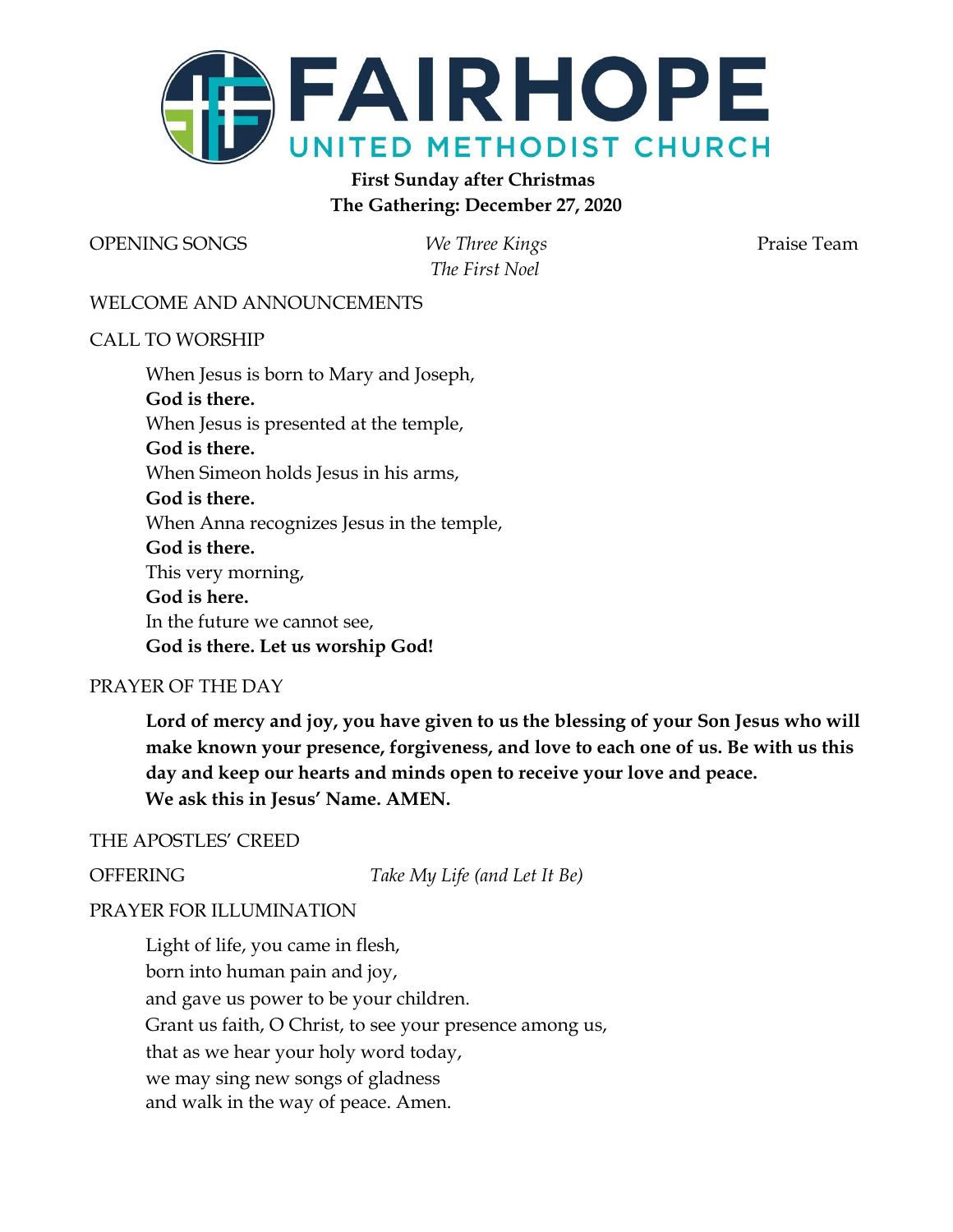| <b>SCRIPTURE LESSON</b>      | Luke 2:22-40        |                       |
|------------------------------|---------------------|-----------------------|
| <b>SERMON</b>                | "My Eyes Have Seen" | Rev. Ontonio Christie |
| <b>PRAYERS OF THE PEOPLE</b> |                     |                       |
| THE LORD'S PRAYER            |                     |                       |
| <b>SENDING FORTH</b>         |                     |                       |
| <b>CLOSING SONG</b>          | Gloria              |                       |
|                              |                     |                       |

Assisting in Worship Today: Rev. Ontonio Christie Music: Shea White and Praise Band Media and Sound: Robert Hammon, Jamie Waldhour, Amelia Koser

# *In-Person Worship Reservations for Sunday, January 3, are open today at 4pm!*

*We are asking those wishing to join us to use the reservation system we have in place to ensure that we keep the attendance to a size that enables a 6 foot physical distance between families. For anyone not able to attend the worship service we will continue to share online through Facebook, YouTube & our website.*

# **WORSHIP TIMES: 8:30am & 11:00am Traditional (Sanctuary) 11:00am** *The Gathering* **(CLC GYM)**

**Make your reservations at<https://www.fairhopeumc.org/worshipreservations/>**

## **Prayers for the People**

**Medical personnel and first responders Sympathies: Gail Sullivan** in the death of her sister, Rebecca Mae Gifford. **Tom and Anne Davis** in the death of his sister, Barbara (Bobbie) Jean Davis Bolton. **Peggy and Steve Vogle and family** in the death of her father, **Joe Holliday**. **Lanier and Kristi Hagood and family** in the death of his father, John Hagood. **Harry and Agnes Smith** in the death of their brother-in-law, Bill Smith.

# **Here is a brief summary of our current stewardship:**

Offering Received December 20 – \$52,058

(Online - \$32,340 ~ Mail/Personal delivery - \$19,718)

*For those of you who would like to bring your offering to the church, we have a mail slot located in the door across from the glass doors in the breezeway entrance of the education building. YEAR END GIVING NOTE: According to the IRS, all contributions for 2020 must be received by 1pm on December 31 in the church office or postmarked that date if mailed. Thank you so much for your continued support to Fairhope United Methodist Church.* Jeff White, Business Administrator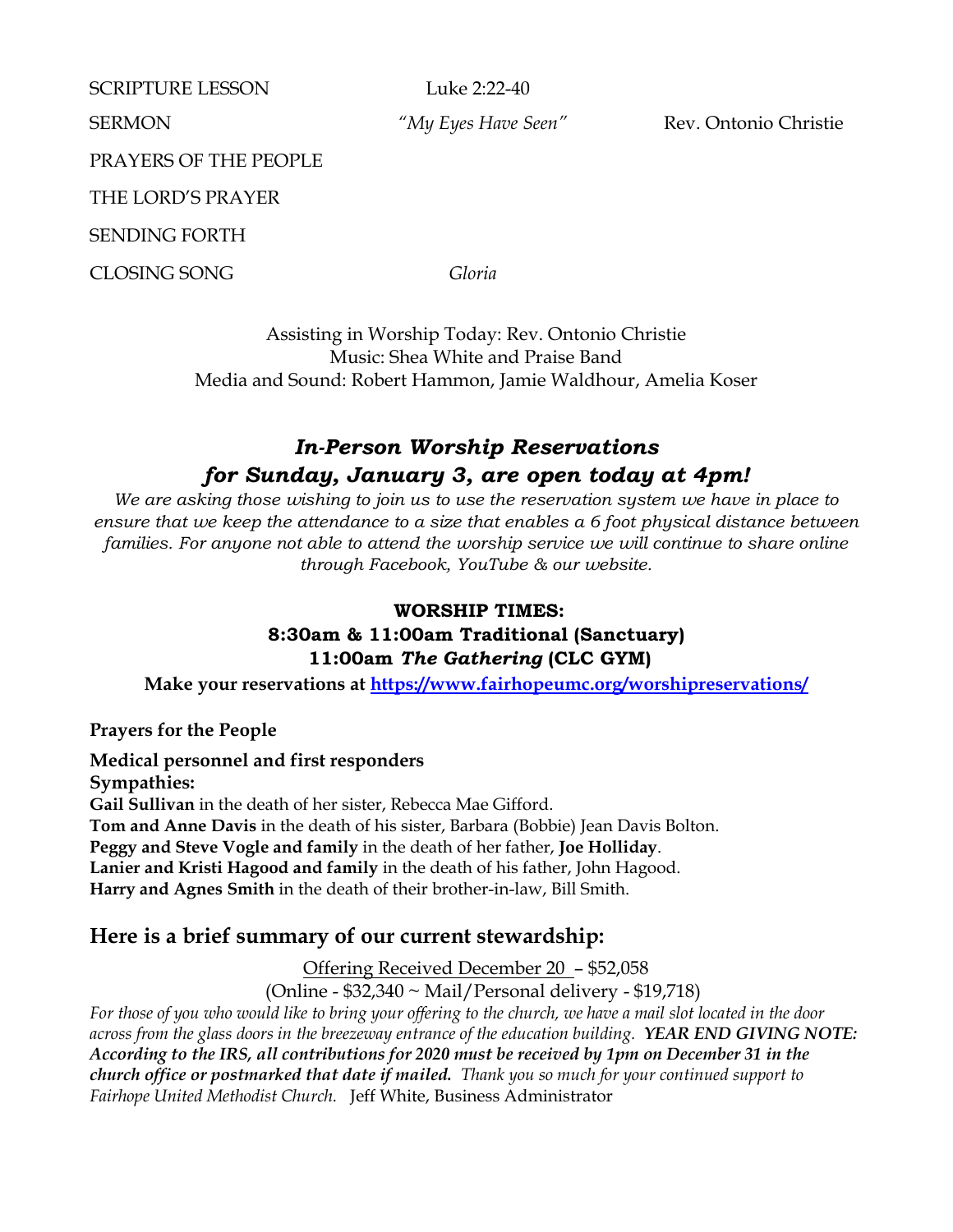

Fairhope United Methodist Church First Sunday after Christmas December 27, 2020

#### PRELUDE

### WELCOME AND ANNOUNCEMENTS

#### CALL TO WORSHIP

When Jesus is born to Mary and Joseph, **God is there.** When Jesus is presented at the temple, **God is there.** When Simeon holds Jesus in his arms, **God is there.** When Anna recognizes Jesus in the temple, **God is there.** This very morning, **God is here.** In the future we cannot see, **God is there. Let us worship God!**

### HYMN *Good Christian Friends, Rejoice*

Good Christian friends, rejoice with heart and soul and voice; give ye heed to what we say: News, news! Jesus Christ is born today! Ox and ass before him bow, and he is in the manger now. Christ is born today, Christ is born today!

Good Christian friends, rejoice, with heart and soul and voice; now ye hear of endless bliss: News, news! Jesus Christ was born for this! He hath opened the heaven's door, and ye are blest forevermore. Christ was born for this, Christ was born for this!

Good Christian friends, rejoice, with heart and soul and voice; now ye need not fear the grave: News, news! Jesus Christ was born to save! Calls you one and calls you all to gain his everlasting hall. Christ was born to save, Christ was born to save!

#### PRAYER OF THE DAY

Lord of mercy and joy, you have given to us the blessing of your Son Jesus who will make known your presence, forgiveness, and love to each one of us. Be with us this day and keep our hearts and minds open to receive your love and peace. We ask this in Jesus' Name. AMEN.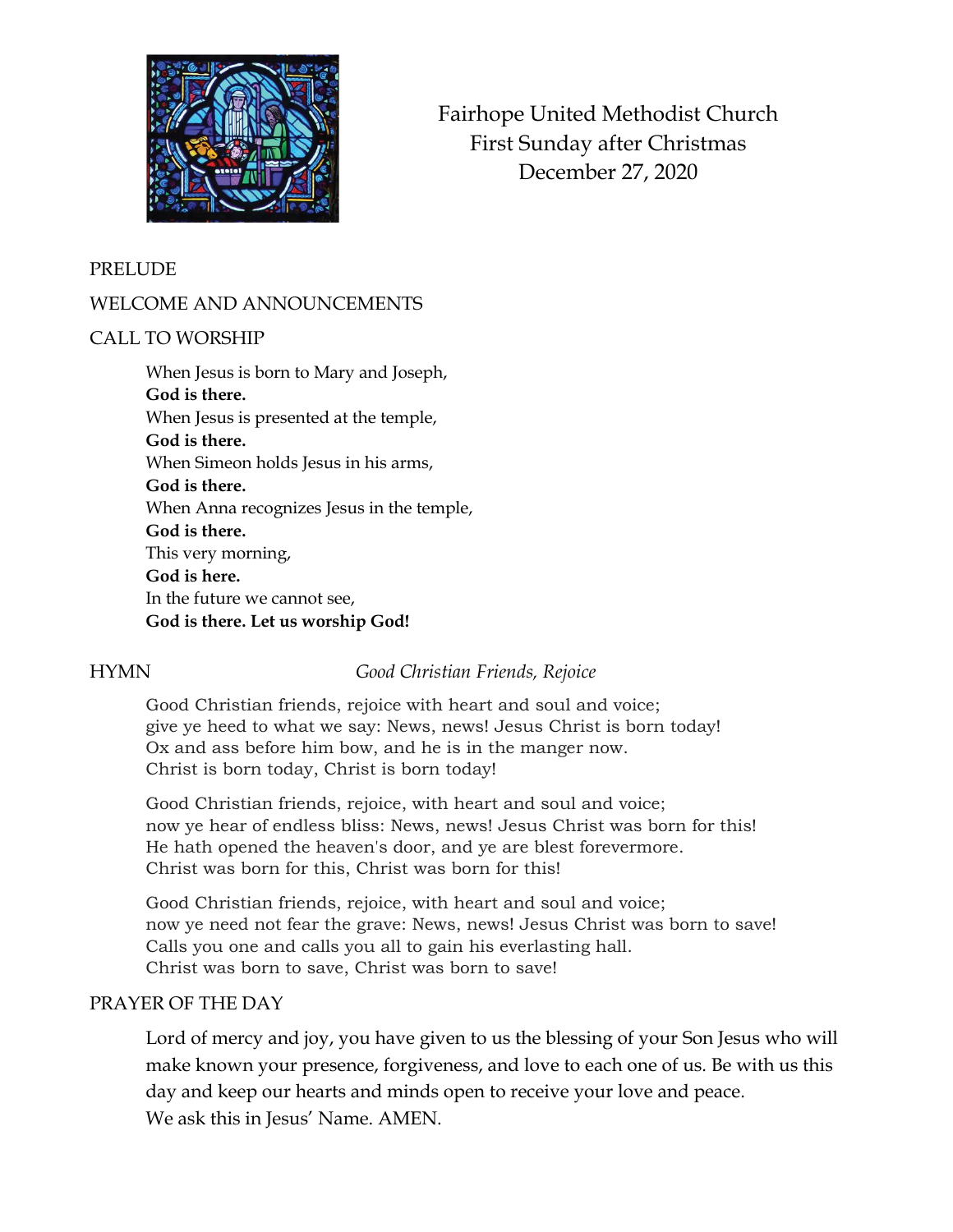#### THE APOSTLE'S CREED

#### GLORIA PATRI

OFFERING *Simeon's Song* Tom and Jenna Hood

#### DOXOLOGY

#### PRAYER FOR ILLUMINATION

Light of life, you came in flesh, born into human pain and joy, and gave us power to be your children. Grant us faith, O Christ, to see your presence among us, that as we hear your holy word today, we may sing new songs of gladness and walk in the way of peace. Amen.

#### GOSPEL LESSON Luke 2:22-40

SERMON *Rest & Redemption: The Last Sermon of 2020* Rev. Laura Parker

PRAYERS OF THE PEOPLE

#### THE LORD'S PRAYER

CLOSING HYMN *There's A Song in the Air*

There's a song in the air! There's a star in the sky! There's a mother's deep prayer and a baby's low cry! And the star rains its fire while the beautiful sing, for the manger of Bethlehem cradles a King!

There's a tumult of joy o'er the wonderful birth, for the virgin's sweet boy is the Lord of the earth. Ay! the star rains its fire while the beautiful sing, for the manger of Bethlehem cradles a King!

In the light of that star lie the ages impearled; and that song from afar has swept over the world. Every hearth is aflame, and the beautiful sing in the homes of the nations that Jesus is King!

We rejoice in the light, and we echo the song that comes down through the night from the heavenly throng. Ay! we shout to the lovely evangel they bring, and we greet in his cradle our Savior and King!

#### SENDING FORTH

Assisting in Worship Today: Rev. Rev. Laura Parker Liturgist: Emily Garner ~ Music: Tom Hood, Jenna Hood Media and Sound: Jamie Waldhour, Kaitlyn Hunter, Robert Hammon and Peyton Phillips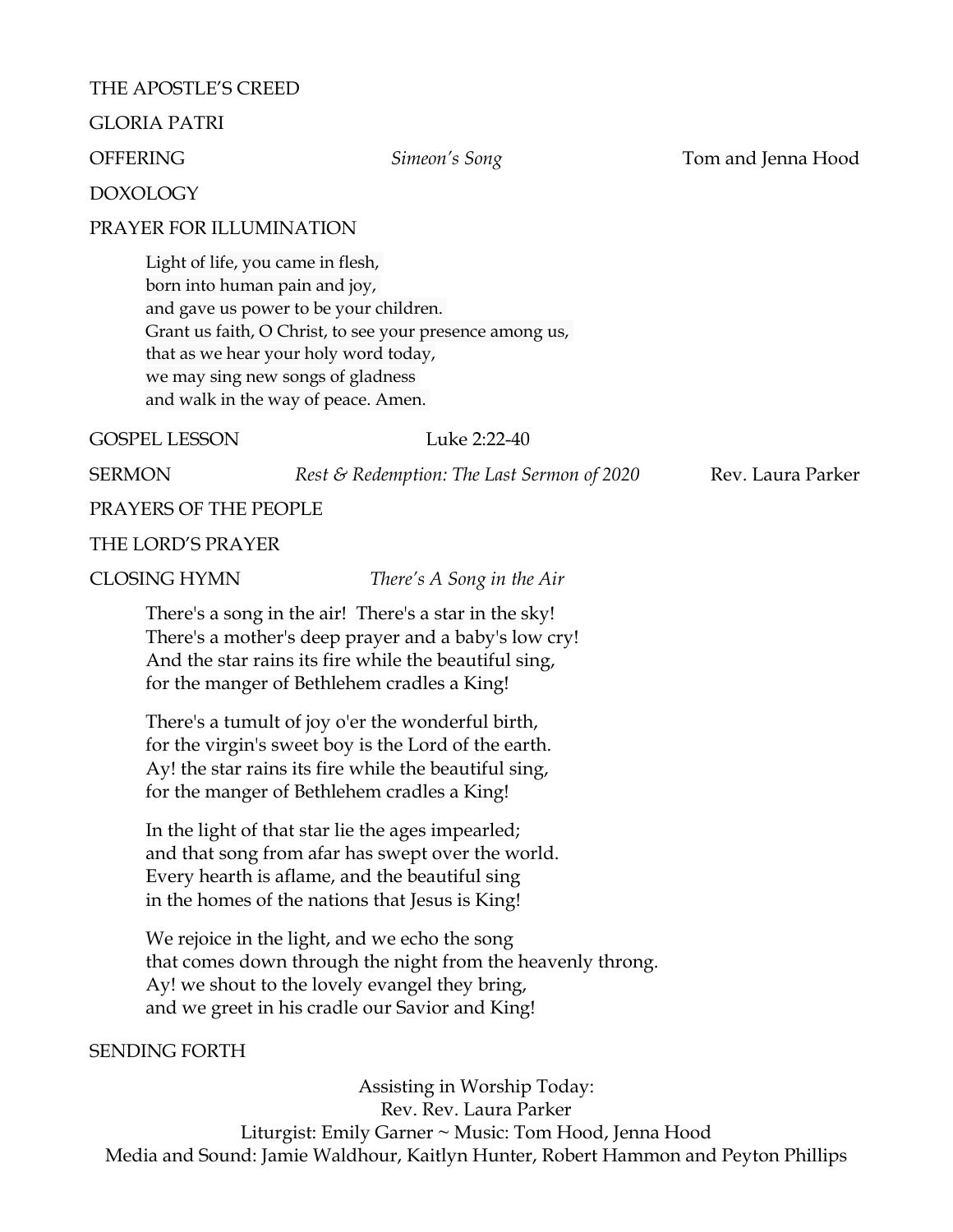# **The flowers on the altar in the sanctuary are given to the glory of God and in memory of our parents, Mr. and Mrs. B.W. Studstill, Mr. Pleasant Morehead and Mrs. JoAnn Sutton by Vicki and Perry Studstill.**

**Prayers for the People**

**Medical personnel and first responders Sympathies:** Gail Sullivan in the death of her sister, Rebecca Mae Gifford. **Tom and Anne Davis** in the death of his sister, Barbara (Bobbie) Jean Davis Bolton. **Peggy and Steve Vogle and family** in the death of her father, **Joe Holliday**. **Lanier and Kristi Hagood and family** in the death of his father, John Hagood. **Harry and Agnes Smith** in the death of their brother-in-law, Bill Smith.

## **Holiday Office Hours:**

Church office will be closed on December 28 and January 1. It will be accessible 9am - 1pm, December 29, 30 and 31. **Christian Life Center Hours of Operation:**  Open – 7am-5pm, December 28, 29 and 30 Closing at  $3pm$  - December  $31 \sim$  Closed - January 1



## **A note from Rev. Laura:**

We will continue our devotionals every Monday morning at 9:30 in the new year until we are able to return to more normal gathering routines in the life of our church. This time together lasts about 15-20 minutes and provides an opportunity to see familiar faces and pray together as we begin our week!

**Our holiday schedule:** We will take off Monday, December 28th. We will RESUME "Zoom" on Monday, January 4<sup>th</sup>.

Join Zoom Meeting: <https://zoom.us/j/98533273696>

# **Caring Ministries…**

We celebrate the birth of our Savior and look forward to the blessed days ahead. Our prayers remain for all those dealing with struggles and grief in this season. Contact your Pastoral staff, Stephen Ministers or Ann Pearson at the church office 251-928-1148 if you would like us to pray with you or be that Christian sounding board.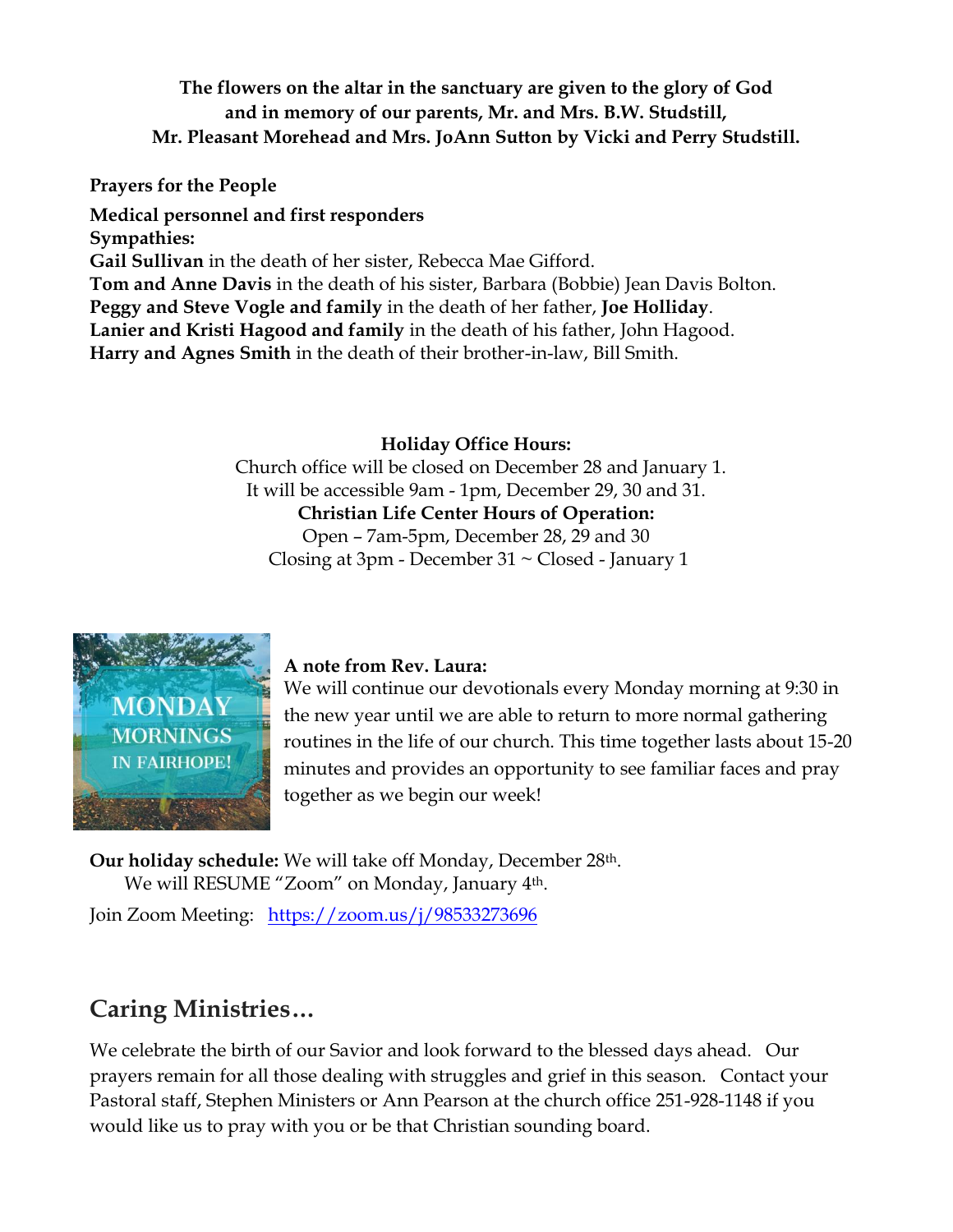#### *ADULT SUNDAY SCHOOL CLASSES ~ 9:45-10:40 AM ON SUNDAYS NOTE: In-Person Sunday School will not be offered for adults, youth or children on December 27th and January 3rd .*

#### **Foundations & Basics ~ Fellowship Hall**

Parents of children and youth, young couples parenting young children and newly married. These classes will be meeting together through the end of the year. Dr. Darren McClellan is facilitating a discussion of an Advent study by Walter Brueggemann, *Names for the Messiah.*  Zoom link is available.

#### **Pathfinders ~ B210**

Multi-generational class with in-depth Bible study. Facilitated by Linda Smith. Studying the book of Jonah.

#### **New Beginnings ~ B209**

Adults in their 40s, 50s, 60s. Some retired, some with children in school or college, some with grandchildren. Teaching rotation with a variety of topics. Phil Webb is leading an Advent Study by Andy Stanley, *Who Needs Christmas.* 

#### **Grace and Peace ~ B217**

Adults of varying ages and stages will find open, honest, thoughtful conversation in a place of radical hospitality. Shared leadership facilitating and Advent study by Walter Brueggemann, *Names for the Messiah.* Zoom link available.

#### **Contact the church for more information about these classes meeting through Zoom:**

#### **Koinonia**

Adults of varying ages, facilitated by Tony Caminiti; in depth Bible study and other topical studies.

#### **Friends in Faith**

Retired adults, individuals and couples. Teaching rotation with in depth Bible study.

#### **Homecoming Class**

Adults 50+, teaching rotation with primary emphasis on Bible study. Current study is on Zechariah. Participants may join from home by Zoom. Contact Brenda Robinson for more information: [bgodbold@hiwaay.net](mailto:bgodbold@hiwaay.net)

### **Living Word:**

Ages span several decades and singles and couples faithfully participate. In-depth Bible study facilitated by Doug Garner.

#### **Not meeting this week:**

#### **Discovery Class**

*Look for updates!* This is a welcoming group of senior adults, mostly retired, facilitated by Cecil Christenberry.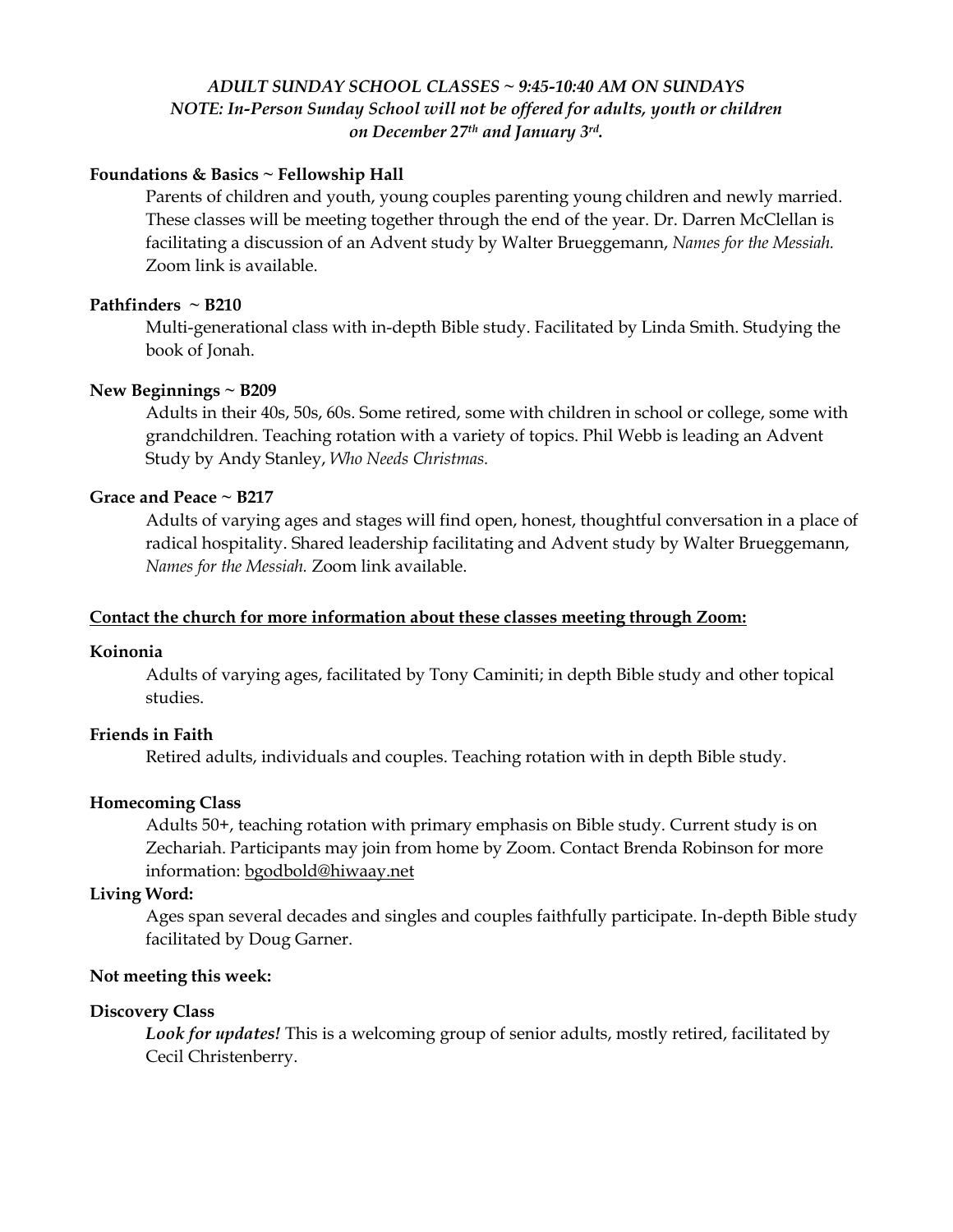

# **ADULT BIBLE STUDIES COMING IN JANUARY…**

## *Disciple IV Under the Tree of Life* **Facilitated by Dr. Darren McClellan (via Zoom)**

Disciple IV is the final study in the four-phase DISCIPLE program and concentrates on Old Testament Writings, the Gospel of John, the Epistles of John, James, Jude, and finally, Revelation. This is the original version not Fast Track.

*\*\*Prerequisite: Participants must have taken Disciple I (original or Fast Track). Disciple Bible Studies do not need to be taken in order.* 

When: Friday afternoons, beginning January 22nd from 2-4pm**. ZOOM ONLY**. The Old Testament component (16-weeks) will be taught through the Spring, concluding May 14th. Plans now are to teach the New Testament component in the Fall of 2021. We will determine at that time whether or not the NT will be taught by Zoom or in-person. Cost: \$45

# *Invitation to John: A Short-Term Disciple Study*

# **Facilitated by Barbara Stewart (in-person)**

The invitation from Christ is: "Come and see, Follow me." Experience the magnificent passages in John including the I am statements (I am the truth, the life and the way, I am the living water and more). Revisit stories only told in John's gospel including Nicodemus, Mary Magdalene and the raising of Lazarus.

During the weekly video segments, travel into the Scripture as you hear the Word, experience the grand artwork connected with each story and interview the scholar. Each week wraps up with a small group discussion on video to spark your own conversation.

\*\*There is no prerequisite for this class.

When: Wednesday mornings, beginning January 13<sup>th</sup> at 10:00am. Will be taught in-person in Wesley Hall with social distancing and masks requested. Twelve weeks concluding March 31st. Cost: \$13

*Registration for either class: Please email [bobbi.hobbs@fairhopeumc.org](mailto:bobbi.hobbs@fairhopeumc.org) or call the church office to register.*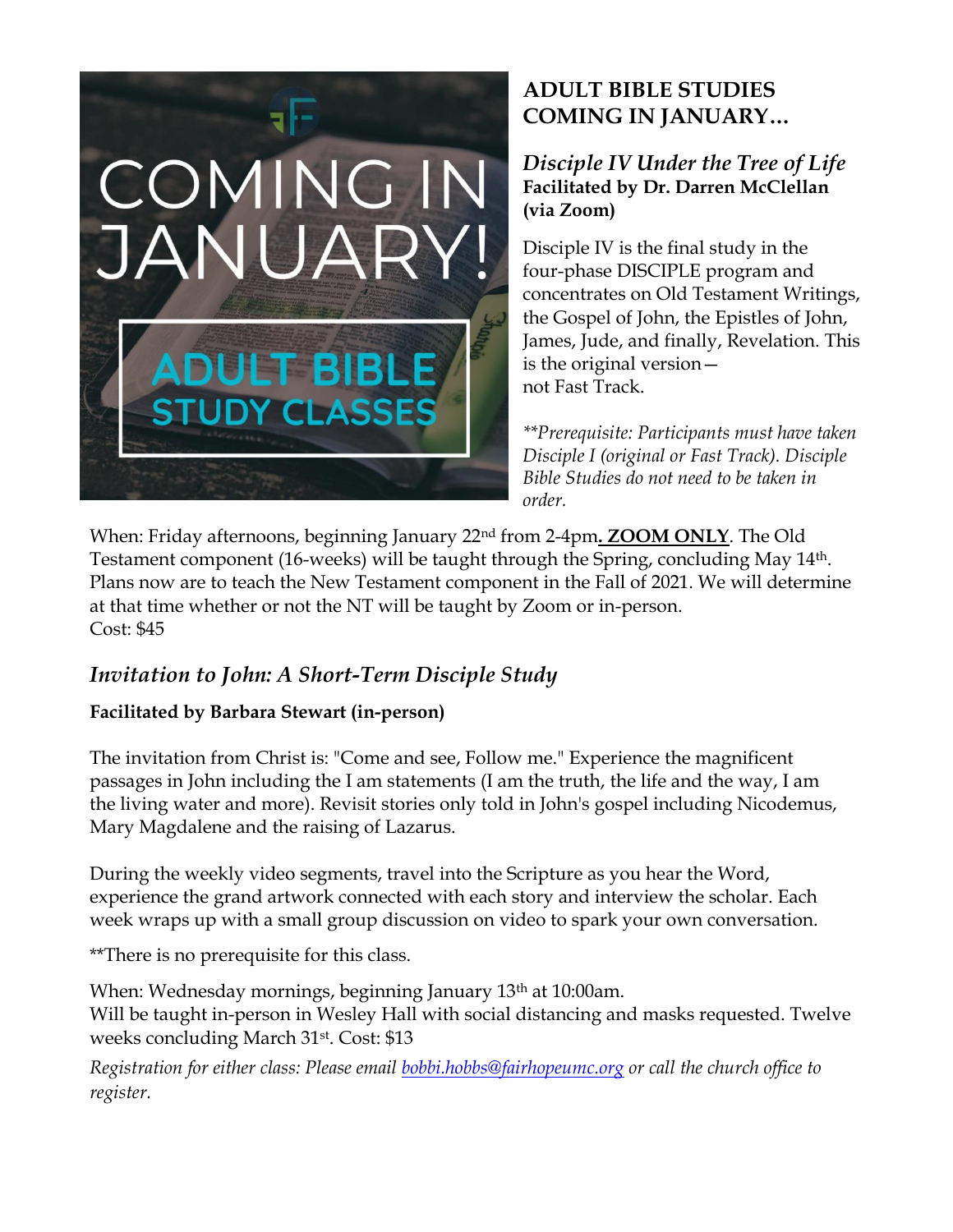# **Children's Ministries…**

### **SUNDAYS FOR CHILDREN …**

All children 3 years old-6th grade are invited to **Sunday School** from 9:45-10:40am (3 year old birthday must be before 9/1/20). Masks will be worn by teachers and students in our K-6th grade classes. Need to find a classroom? Go to [www.fairhopeumc.org](http://www.fairhopeumc.org/) under children's ministries or see a greeter on Sunday mornings.

Note: Children's Sunday School will not meet today or next Sunday, January 3rd. We will resume on January 10<sup>th</sup>.

Children ages 3 months-PreK4 can stay in the **Nursery** during our 3 worship services and Sunday School.

Children's Church is not available at this time. Children are seated with their families for the whole service. Take-home **Worship Bags** are available for preschool-2nd grade. Activity bulletins are available for children 3rd-6th grade.

#### **COMING SOON…**

**Book Study for 3rd & 4th Graders** on Sunday afternoons beginning January 17th! An email will be sent to parents with details, including registration, in early January! Children's Ministries will order and pay for the books.

**One-Day Winter Retreat** / Saturday, February 6th / Blue Lake Camp

We will charter a bus, leave around 7:00am and return around 9:30pm. Plans for the retreat are still being finalized but for now, save the date! Registration information will be sent as soon as it is available! Winter Retreat is for  $3<sup>rd</sup> - 6<sup>th</sup>$  graders. This will be an outdoor event.

# **Student Ministries…**



# **DNOW OUTDOOR RETREAT**

# **Jan 9-10, 2021**

**\*Registration form, \*NEW easy online payment and more parent information can be found on the youth page of our church website today!**

- **Where: Camp Beckwith**
- **What: Tent/ Sleeping Bag**
- **When: January 9th (begins 2:30 pm) thru 10th (ends 1:30 pm)**
- **Registration Deadline: January 2nd**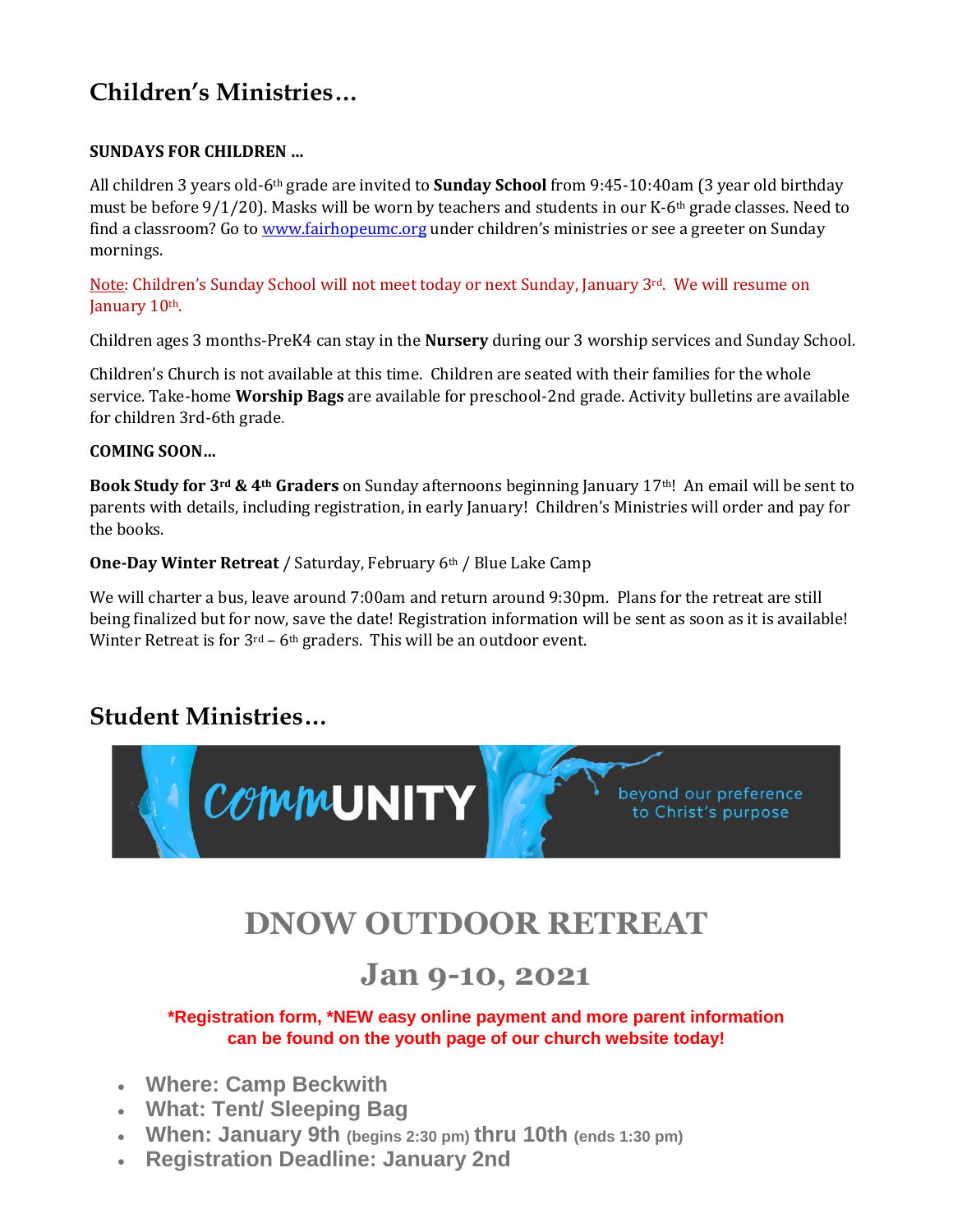- **How much: \$75 (Scholarships Available)**
- **Who: 7th -12th**

We cannot wait to come together as a community for our outdoor worship, small groups and free time for the 2021 DNOW at Camp Beckwith! Our speaker will be Deon Cossio and our worship band, Yeah, Probably. This reimagined DNOW Retreat is January 9-10 and we will take all necessary precautions to make this a safe event for all students and adults. You will find these details along with participation options for each student in the detailed email you received this past week. When you register your student online, you will get to choose for them to remain on-campus overnight at Camp Beckwith for a camp-out or you may pick-up your student at 9:00 pm and return them by 8:30 am. Please we now have a NEW and easy online payment process for student ministry retreats! For more information, contact rachael.waldhour@fairhopeumc.org.



## **[Scholarship Application](https://fairhopeumc.us14.list-manage.com/track/click?u=19c1778e7538bb734e0f04119&id=b525ced1eb&e=2630421917)**

Scholarship Applications are due January 15, 2021.

Fairhope UMC is privileged to administer scholarships to help prepare leaders for the church, community, and world. These scholarships are awarded to church members whose character and accomplishments make them worthy representatives of FUMC and the individuals whom these grants honor. Scholarships are awarded to students who are actively involved with Fairhope United Methodist Church.

Some scholarships are awarded to an applicant who is preparing for ordained ministry, attending a Methodist college, or pursuing a church related vocation; need based; or other criteria. Numbers and amounts of scholarships will depend on annual availability of funds. This is the time to apply for these scholarships for the 2021-22 academic year. *The deadline for applications is January 15, 2021.* The scholarships are awarded in February. This will position the scholarship winner to apply for matching funds offered through the Methodist conference and by many colleges.

Click the link above for the new online application that can be found on our church website.

## **ARE YOU NEW TO STUDENT MINISTRY?**

All rising 7th grade (student & parent) and new church families with 7th-12th graders are encouraged to connect with us through social media, text messaging reminders, GROUPME for every grade and through our email reminders!

## **Want to get plugged in???**

Follow SALTSTUDENTS:

**Instagram:** @fairhopeumc.youth //**Facebook:** @fhsaltstudents

**Text Message Reminders:** Text the word "Saltstudents" to the number "43506"

Send a quick note to michael.spicer@fairhopeumc.org to be added to our email list or to Groupme for C-Group reminders!